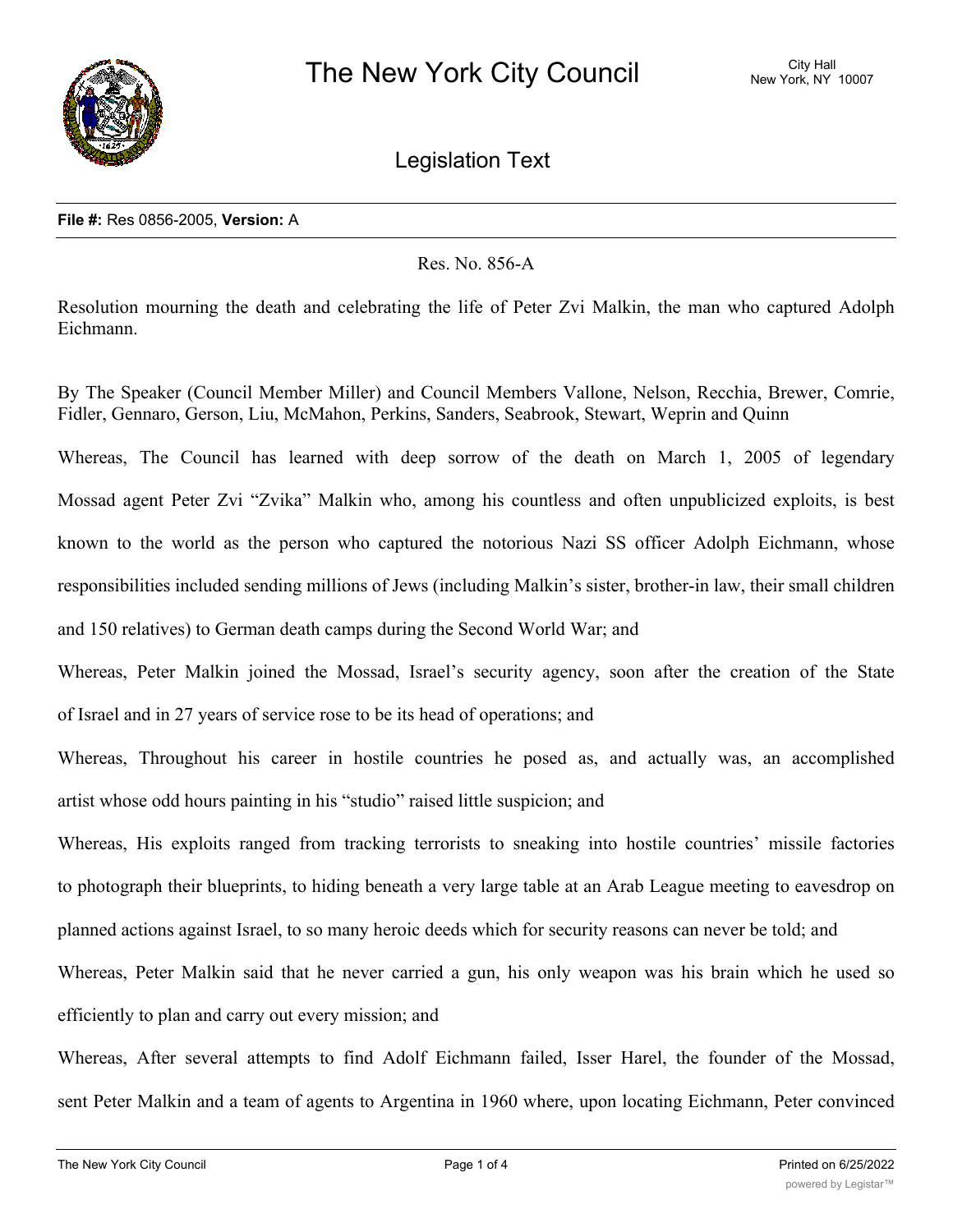## **File #:** Res 0856-2005, **Version:** A

his commanders to let him trail Eichmann alone so as not to scare him off; and

Whereas, He told Israeli journalist and long time friend Uri Dan "I was determined to catch him because the eyes of six million are following me;" and

Whereas, When the moment of capture approached as Eichmann, living under the assumed name of Ricardo Klement, got off a bus bringing him home from work at a Mercedes Benz plant, Peter Malkin approached him and called out "Un momentito señor" before grabbing the wanted Nazi and hustling him into a waiting car; and

Whereas, Eichmann was kept in a safe house in Argentina before being secretly smuggled out of the country disguised as a drunken El-Al pilot aboard a plane carrying Israeli diplomat Abba Eban returning from an official visit to Argentina; and

Whereas, During Eichmann's stay at the safe house, Peter Malkin, against orders, had long discussions with him to try to understand how human beings could perpetrate such evil; and

Whereas, In one such discussion, he said to Eichmann "My sister had a boy, blond and cheerful as your son (Eichmann had a new family in Argentina) whom I have seen many times during the last days. Why is it that your son walks freely, while my sister's (murdered) son can't?", a question which prompted Eichmann to stare at Malkin for a moment and then reply "Yes, but he was Jewish, wasn't he?;" and

Whereas, Eichmann was tried in a televised and highly emotional trial in Jerusalem in 1961 and, upon being found guilty of crimes against humanity, is the only person, despite over 50 years of terrorism against Israel, ever to be executed in Israel; and

Whereas, In defense of his role in the mass murder of so many millions of innocent people, Eichmann testified that he was only "following orders;" and

Whereas, The role that Peter Malkin played in this historic capture and his many, many other heroic deeds on behalf of a civilized world will forever be remembered; and

Whereas, After his retirement from the Mossad in 1976, Peter who divided his time between America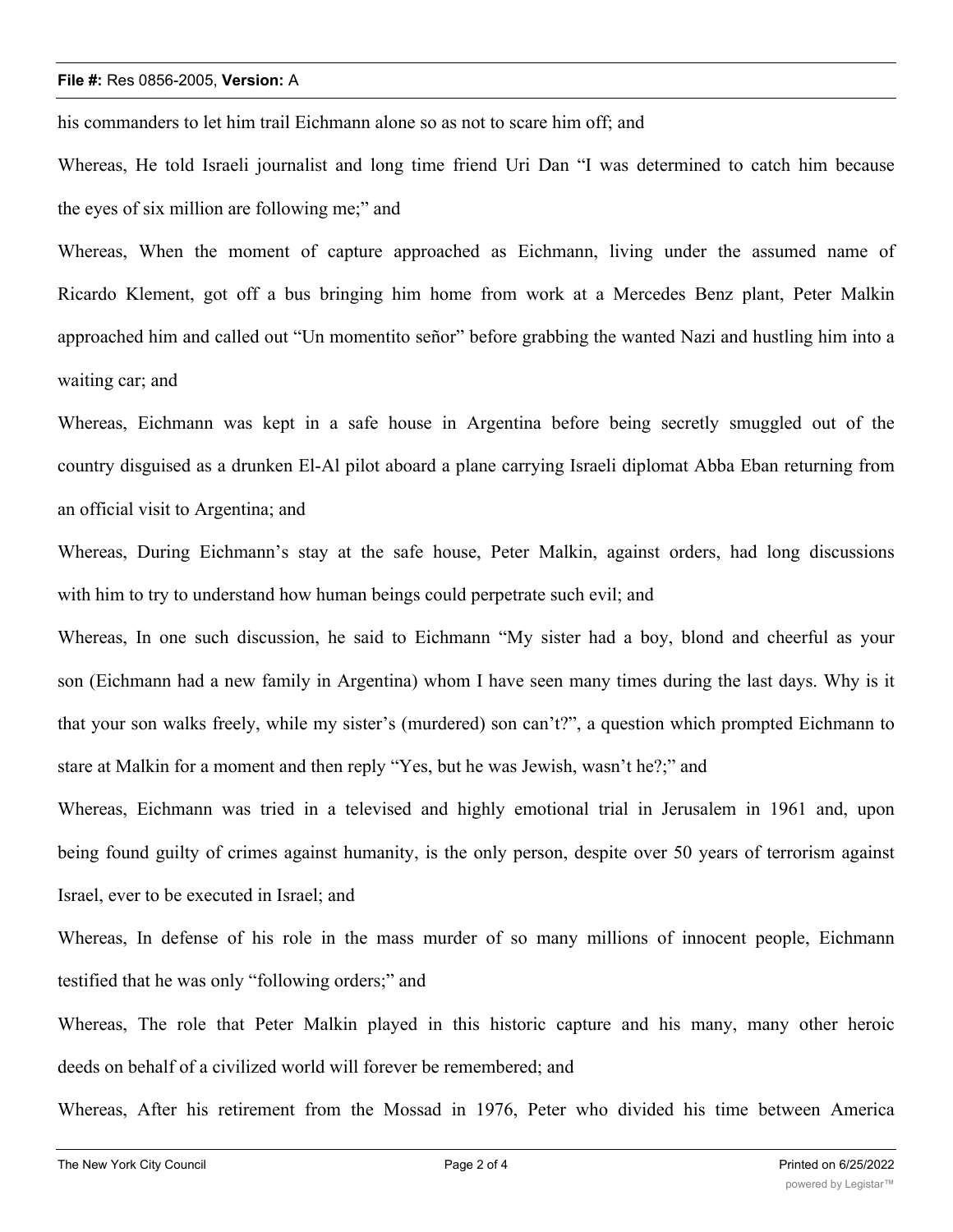## **File #:** Res 0856-2005, **Version:** A

and Tel Aviv, Israel, spent much of every year living in New York City, a place he loved to explore, some days walking 15 or 20 miles from borough to borough; and

Whereas, After retiring, Peter dedicated his life to his family, friends, his painting, and advising and lecturing around the world on security issues, during which he loved to speak to large crowds of university students, and in one example so typical of wherever he spoke, the students of Yale University refused to let him leave and kept asking him question after question for hours and hours on end; and

Whereas, Peter Malkin helped many American law enforcement agencies and was instrumental in the capture of a KGB agent bribing Brazilian army officers to buy American weapons, smashing international drug rings and confirming stories told under interrogation by Frank Terpil, a rogue CIA agent accused of selling explosives to terrorists; and

Whereas, Much of his unpaid service to America was performed at the request of his long-time friend and Manhattan District Attorney, Robert Morgenthau, whom he met during the Terpil interrogations and who would later sponsor Peter for United States citizenship; and

Whereas, At a memorial service held for Peter at Park East Synagogue on March 2, 2005, before his body was flown to Israel for a funeral and burial, District Attorney Morgenthau said that he believed Peter Malkin to be "the outstanding intelligence agent of the  $20<sup>th</sup>$  century;" and

Whereas, Peter Malkin was much more than a famous spy - he was a warm, funny, caring, unassuming individual, who had the uncanny ability to turn an adversary into a friend; and

Whereas, Peter Malkin's friends ranged from heads of states to heads of major corporations and from world known personalities to the ordinary man in the street, and to a group of friends who were proudest of the fact that their lives were touched and changed forever by knowing and spending time with this extraordinary human being; and

Whereas, Eight years ago, the City Council, under the sponsorship of former Speaker Peter F. Vallone and former Finance Chairman Herb Berman, honored Peter Malkin at a Proclamation Ceremony, where Peter